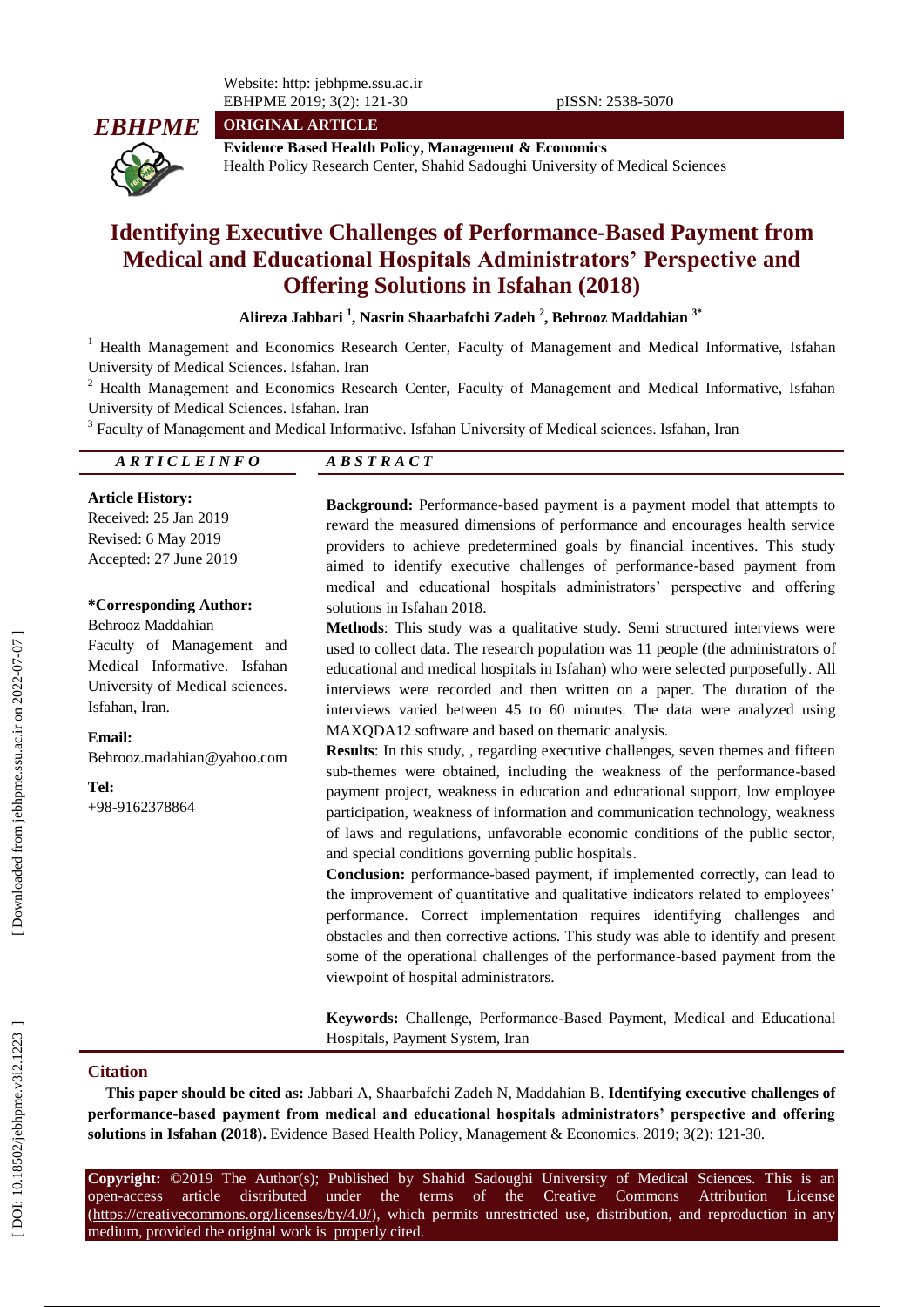

#### **Introduction**

The main mission of health system is to promote the community health, and hospitals promote the community health, and hospitals as the main and important part of the health system of each country are focused in performing reforms. Given that in hospitals, human resources play a major role as the core of the organization, insufficient salary or wage and inefficient payment systems has led to some problems, such as employee dissatisfaction, absence at work , quitting the job, conflicts between employees, strike, and complaints (1 -3). This issue affects patient care and consequently reduces the quality of services provided to patients, increases the length of stay in the hospital and costs (3, 4). Therefore, one of the main goals of Hospital administration is to attract, maintain, and improve human resources efficiently, which depends on the design and implementation of a fair and efficient payment method (5, 6).

Considering that financial incentives are one of the most important factors affecting organizational and individual behavior in the health sector and have many effects on the organization of the health system and the quantity and quality of services, health sector administrators should consider the powerful effects of motivation on employees' behavior in designing a payment system (7, 8). According to Steven's study, by giving a reward of at least 10 percent more than employees' salaries, they can be motivated (9). Moreover, decisions about the two concepts of performance payment and payment difference are the most important components of designing a compensation service package (10). In the discussion of health financing, which is often discussed by many developed and developing countries, payment mechanisms for health care providers are very important (11). It should be noted that although giving rewards creates motivation, another important factor which can act as a motivation disincentive, is not to see differences when rewarding. Good performances are ignored in plans that pay the same for all employees regardless of individual's performance or level of accountability. This activity is not compatible with the philosophy of high -

performance companies, as well as the importance of incentive in the payment system (12).

Definition of performance -based payment is not easy in practice. Mirless and Holmstrom are among the first who have emphasized the importance and superiority of the performance based payment system to other reward systems, in situations where supervision is costly (9). Right has defined the performance -based payment as a part of financial and non -financial rewards of individuals directly linked to the performance of a person, team or company. Performance -based payment is a payment model that tries to reward measured dimensions of performance and encourages health service providers to achieve predetermined goals by financial incentives (13, 14). The correct payment mechanism, on one hand, motivates employees, and on the other hand, is an instrument in the hands of administrators and health system administrators to control costs; therefore, it has always been a concern for healthcare providers (15, 16).

The performance -based payment in different countries has yielded different results. For instance, implementing this system in the UK has improved immunization and uterine screening tests, as well as improving the quality of the services provided before the introduction of the plan (17). In Turkey, performance -based payment has also led to an increase in doctors' efficiency and a reduction in the number of patients per physician. In general, implementing this system in Turkey has been satisfactory and has led to a successful progress in providing health services (18).

In Iran, a research project has been conducted experimentally in this regard since 2004 in Shahid Hasheminejad subspecialty medical and educational center in Tehran. Since 2006, the design of a performance -based payment system has been developed based on the guidelines for managing the selected hospitals in order to justify payments and establish a proper system of rewarding and evaluating staff. The results of this hospital has shown an increase in satisfaction of clients and staff, reducing work risks and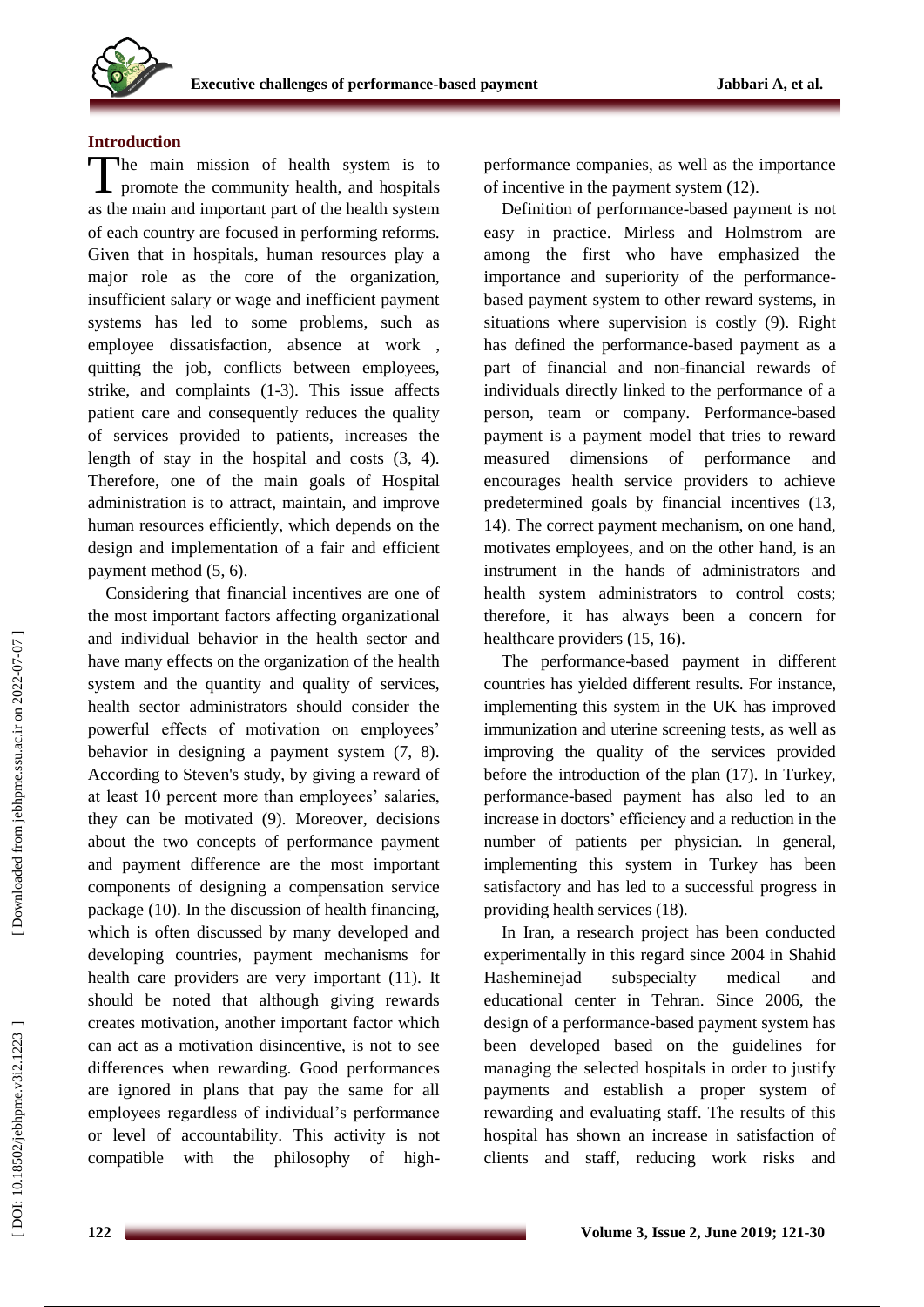accidents, reducing the absence of staff, increasing patients admission of clinical, emergency, echocardiography, angiography, sonography, nuclear medicine and surgeries (1, 19). Moreover, performance -based payment at Yasuj Shahid Beheshti Hospital shows an increase in patients' satisfaction (3). Contrary to successful experiences in other countries, in Canada, due to the lack of a system for accurate evaluation of performance in many healthcare organizations, these organizations were not successful in applying performance -based payment methods (20).

Considering the upstream documents, including Article 32 (clause C), the  $5<sup>th</sup>$  Five-Year Plan of Development of the Islamic Republic of Iran, the Health Development Plan (May 2012), and the general policies of the administrative system of the Supreme Leader (April 2010), which (in the  $9<sup>th</sup>$ aim of sub-clause  $7<sup>th</sup>$ ) emphasizes the reform of the payment system, the instruction on the method of performance -based payment was implemented definitively in the educational and medical hospitals of Isfahan in early July 2013 (4, 5). Several studies have been conducted to assess the impact of performance -based payment methods; however, in Iran, no study has been conducted specifically on the performance challenges of the performance -based payment in hospitals from the viewpoint of hospital administrators. Therefore, this study was carried out in this regard .

#### **Materials and Method**

The present study, based on the results is an applied research and temporally, a cross -sectional study which was carried out using qualitative research method and content analysis approach. The main purpose of the study was to identify the implementation challenges of the performance based payment from the viewpoint of Isfahan medical and educational hospital administrators and providing solutions. Therefore, a semi structured interview method was used to collect data. The population of this study was the administrators of medica l and educational hospitals in Isfahan (including 11 hospitals). First, the interview manual was developed and then a total of

11 interviews were conducted at the Hospital administration office. The method of conducting interviews was by telephone or in person and by referring to the Hospital administration office. All interviews were recorded by the tape recorder to increase the accuracy of the collected data. The length of the interviews was between 45 to 60 minutes (an average of 50 minutes). In this study, in order to obtain the credibility of the researcher's excellence, by using guidance, experience and assistance from the supervisor and counselors, several interviews were conducted experimentally before the study was started by the researcher. The first interviews were then reviewed by the supervisors and counselors to control their correctness. To enhance the reliability of the codes after extraction, most of the participants were referred and their views were taken into account. Lincoln and Guba criteria were used to determine the reliability of the data. This criterion is equivalent to credibility and reliability in quantitative studie s (21). Therefore, four criteria of credibility, confirmability, dependability and transferability were investigated (22). In the first stage, after each interview, the interviews were immediately typed and stored in the MAXQDA12 software. In the next step, the text of the interviews was read and reviewed, so that the researchers found enough mastery in the data. In the third step, the data were broken into code semantic units (in the form of sentences and paragraphs related to the original meaning). Semantic units were also reviewed several times, and then the proper codes for each semantic unit were written. In each of the interviews, the sub categories were separated from each other, and then they were merged and the main themes were identified. In the next step, the categories were classified according to conceptual and semantic similarity and became as small as possible. Finally, the data were placed in main categories which were more general and conceptual, and then abstract themes and suggestions were provided. In order to observe ethical considerations in this study, people were entered completely voluntarily and consciously and their specifications and information remained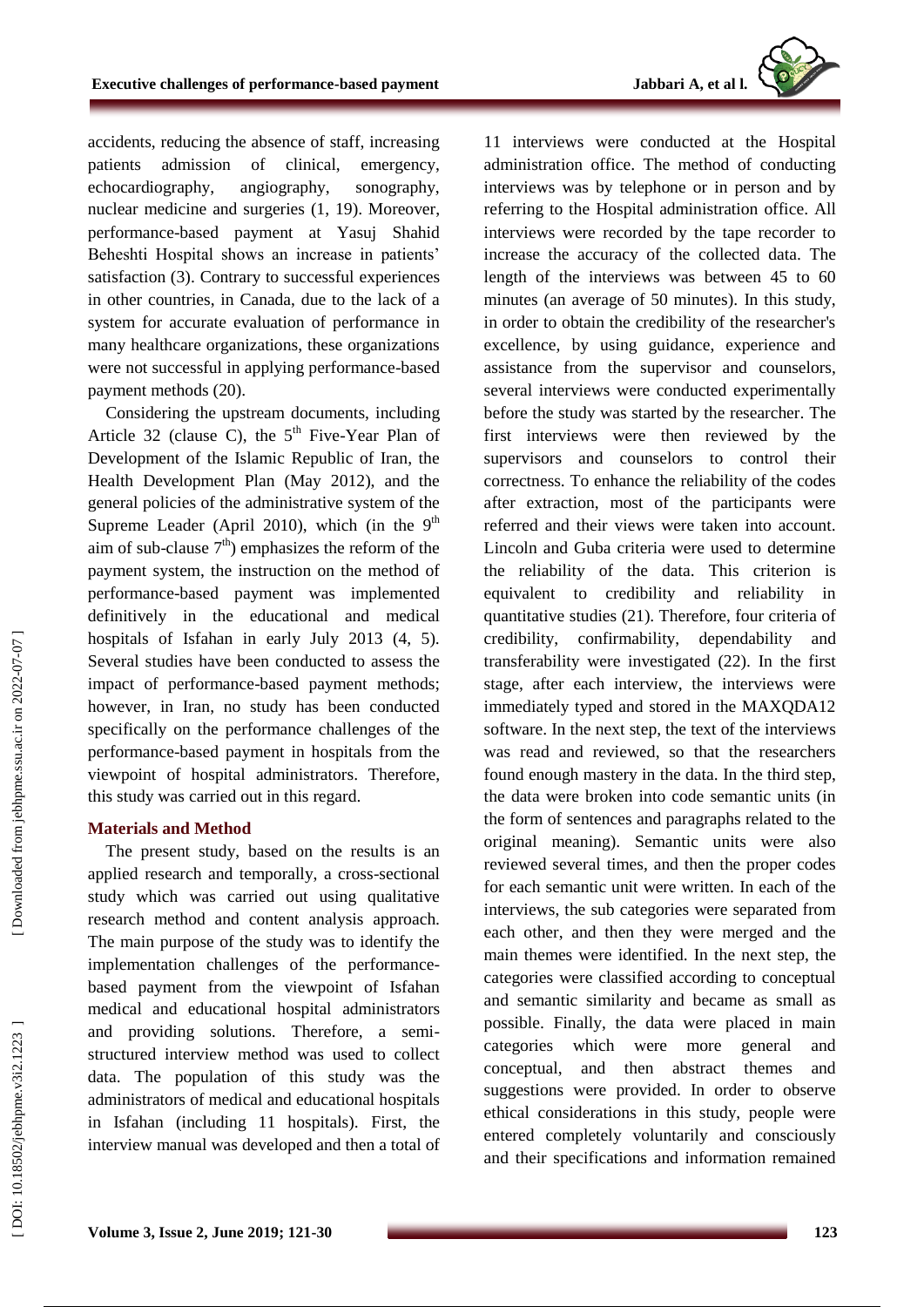

completely confidential. It should be noted that the informed consent of individuals has already been taken. The ethics code of the dissertation, of which the article is extracted, is 3.423.

### **Results**

After the interviews were written and coded, the codes were extracted from the data. According to the collected data, about 800 initial codes were identified. Then, the same codes were merged and finally, based on these codes, the main themes and sub themes related to each topic were categorized.

Accordingly, seven categories of factors prevent the successful implementation of performance based payments in government hospitals. The seven main themes included : inherent weaknesses in performance -based payments, weaknesses in education and educational support, poor participation of employees in successful implementation of the program, weaknesses in information and communication technology, deficiencies in the laws and regulations, undesirable financial public sector conditions, and special conditions public hospitals, which are explained in more detail s below.

## **First theme: the inherent weaknesses of the payment -based payment program**

This program did not take into account the specific conditions of various hospitals. However, different hospitals have various conditions in each of their sectors.

"For example, a hospital like ours, its paraclinical section is just available now, since the hospital needs it. So when there's no activity, and just because a hospital needs to have a radiology department, how it can earn money?" (Interviewee 1)

## **Second theme: Weakness in education and educational support**

Education and development of human resources make it possible for individuals to continue their activities in accordance with hospital changes and the environment and increase their performance . Staff and supervisors need to be educated on the methods of the performance -based payment . Lack of education causes the staff and expertise to have

limited knowledge in successful implementation of performance -based payment, which can prevent successful implementation of the program .

"There was no good education. At least a week of educational classes was needed, and an educated person was needed to implement ghasedac scheme." (Interviewee 8)

Third theme: Poor participation of employees in successful implementation of the program

The performance -based payment in public hospitals directly relates to employees' salary. Implementation requires employee participation and lack of employee participation and support can be a challenge to its successful implementation at the organization level. Delay in payments, as well as differences between clinical and non -clinical employees, can be the source of dissatisfaction and lack of employee participation.

"Generally, when the organization wants to implement a new plan, employees disagree, especially with regard to their rights. This performance is unclear, which causes confusion and lack of participation." (Interviewee 3)

### **Fourth theme: The weakness of information and communication technology**

Having accurate, relevant, timely and fast information will increase the quality of decisions and planning. The technology and information systems of public hospitals can help collect information about individuals and create a comprehensive database to enable administrators to use the accurate information to pay people according to their performance. However, in public hospitals, these kind of comprehensive information systems either do not exist or, if any, the information is not accurate and timely.

"This ghasedac scheme itself has some charts based on which the score are given. Our supervisors do not fill these charts at all. They score the way they like." (Interviewee 4)

There is no link between the attendance system and the ghasedac system.

"There is still a problem in the attendance systems, and they do not really support ghasedac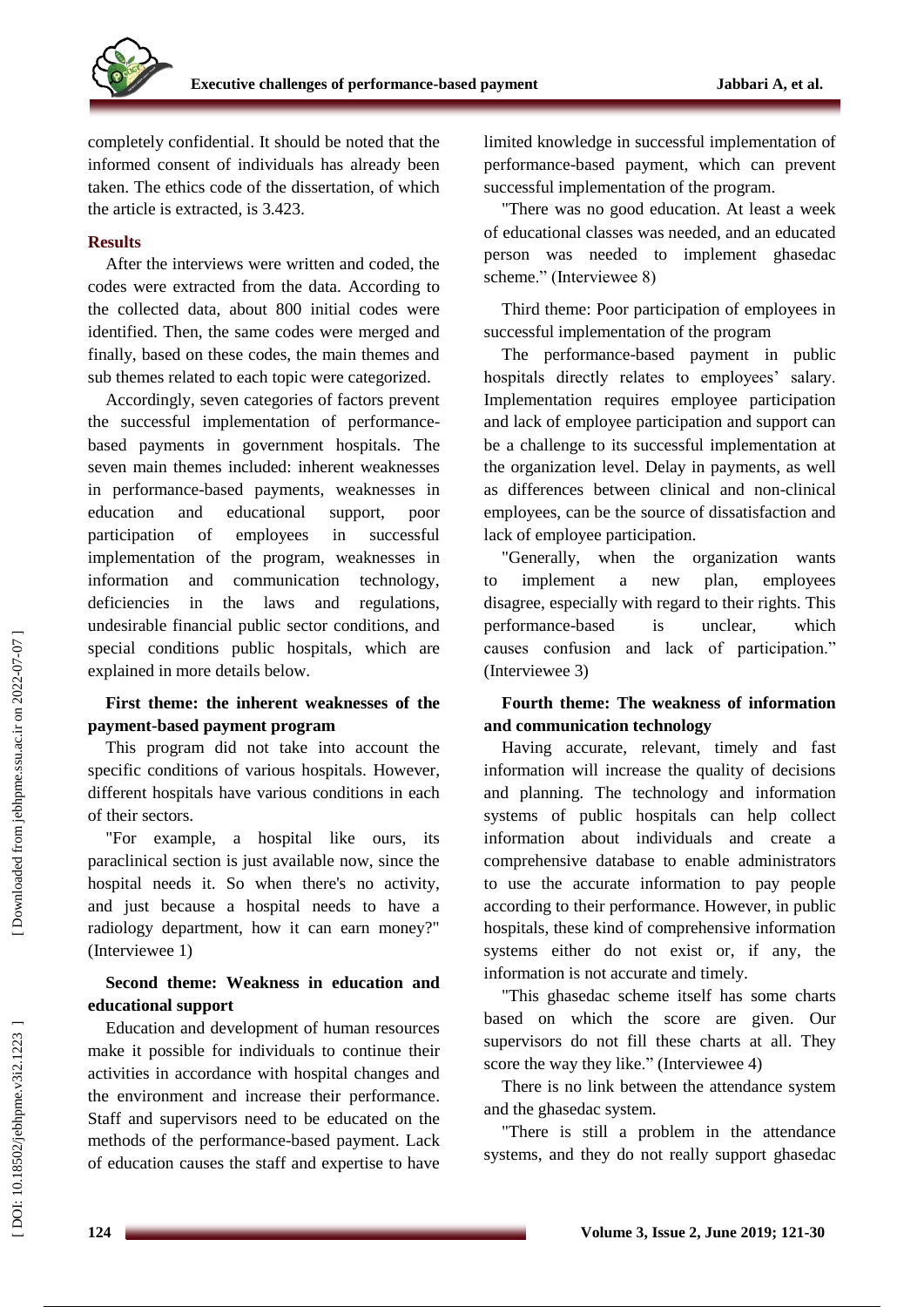output, and we need to manually calculate or by Excel software. On the other hand, attendance is not examined in many physicians." (Interviewee 5)

#### **Fifth theme: Defects and weaknesses in laws and regulations**

The deficiencies in laws and regulations in terms of performance, and even the criteria for assessing the individuals' performance in public hospitals, prevent the successful implementation of a performance -based payment . For example, the weaknesses in the laws related to the prohibition of simultaneous physicians' activity in the public and private sectors.

"The faculty physician now operates in the morning in the private sector, and there is no supervision. The ministry has neither good policy nor good supervision, and this is a serious problem." (Interviewee 2)

#### **Sixth theme: unfavorable financial condition of the public sector**

Undoubtedly, a performance -based payment that is intended to be permanently established in public hospitals requires prerequisites, including favorable state economic conditions. Moreover, the Ministry of Health must make changes to the plan in the best economic conditions and manage hospitals towards better performance. The economic problems that are currently affecting public hospitals have made them unable to pay regular salaries of employees and has made the staff pessimistic to the plan . Hospital staffs sometimes lack the incentive to play a role in their hospital due to their irregular salary.

"The months in which the hospital income is good and the amount for each fund is considered to be high, and I can pay all of this (overtime, productivity, and fee for service), but for most months, hospital income is low and does not cover all the three case. Sometimes the income just covers overtime" (Interviewee 9)

## **Seventh theme: Special conditions of public hospitals**

Sometimes in public hospitals there are certain conditions that indirectly affect programs like performance -based payments, and in fact act as a

disruptive sub -factor. The existence of these conditions has confused the hospitals to successfully implement the performance -based payment. If a hospital makes low scores in accreditation, it will receive fewer payments and indirectly affects employees' incomes.

"But they have not thought about it, for example, when we gain a low score in accreditation and they give us a little money for hoteling for example, then it affects the income of the sector and the employees will get less money without bad performance." (Interviewee 11)

#### **Providing solutions**

Considering the challenges identified and discussed in this study, the following strategies are recommended to continue the successful implementation of performance -based payment in medical and educational hospitals (solutions are respectively in line with challenges (challenge numbers 1 to 7).

1.Given that the conditions of the hospitals are different from each other, the solution to this challenge is specific for each hospital, according to its particular circumstances; a "special version" of ghasedac should be designed in accordance with the particular conditions of the hospital. "the same version" of ghasedac can be also used for all hospitals, but in a "redesign" style that is "flexible and adaptable" to different hospital conditions.

2."Applied, coded, and continuous (periodic) education should be provided for hospital ghasedac officials. These educations can be done virtually and online in a coordinated and national manner. Ghasedac authorities also should provide educations and explanations for the "clarification" required for hospital personnel. The ministry also has to design and activate a dynamic and active system for "responding" to the ambiguities and questions of hospitals.

3.The poor employee participation in performance -based payment is an effect that is itself subject to two causes. One is the ambiguities is about the design, dimensions and effects of the staff, and the other is the difference and delay in the payments of the hospital staff. Clearly, the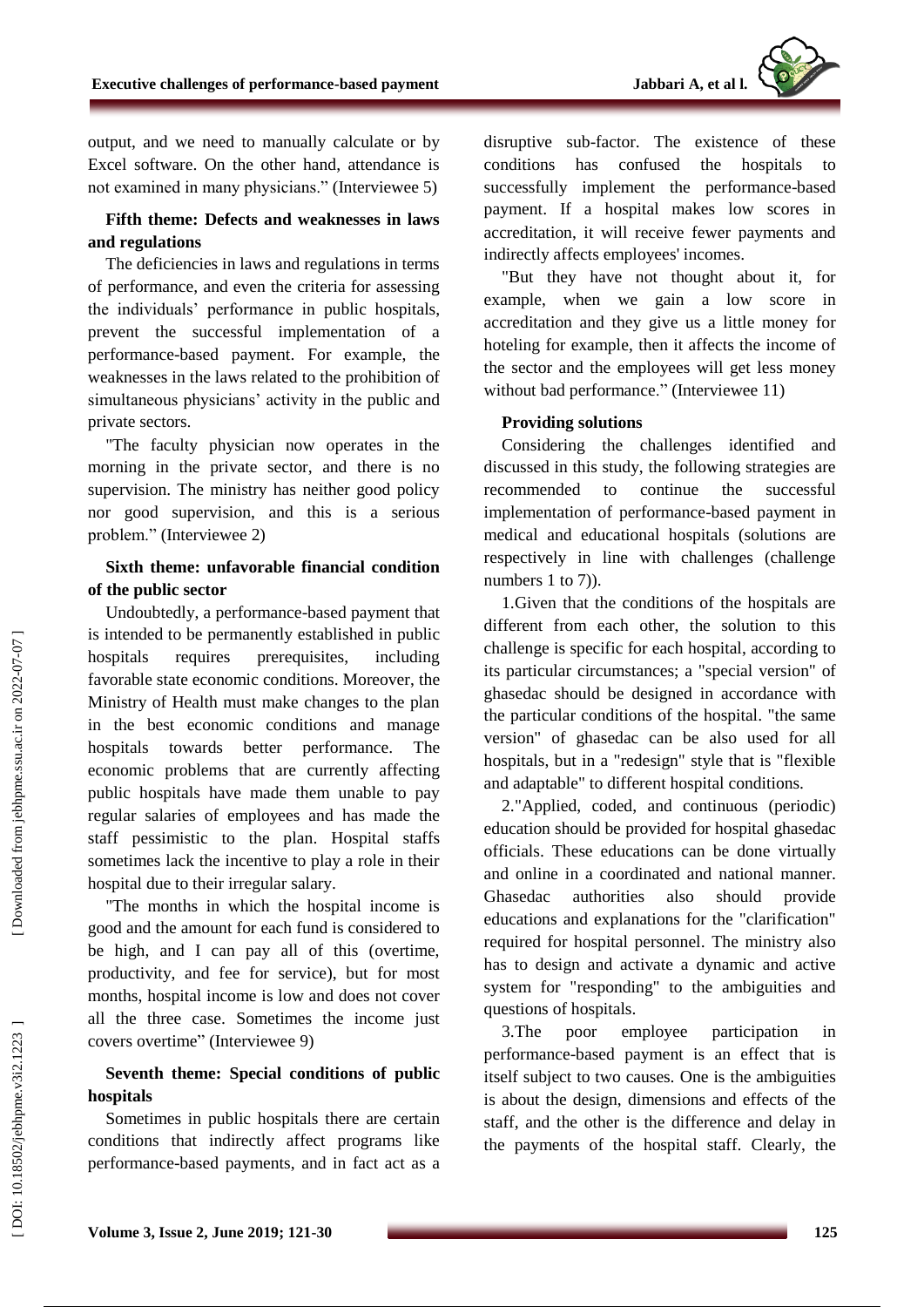

solution to this challenge (poor employee participation) is in the causes of this effect. Therefore, the employees' satisfaction can be gained and to make a commitment to participate by "participating employees and engaging them in the implementation of this program". The use of the "the fund or system of suggestions" can be helpful in this regard.

4.Correct and timely decisions require accurate and timely information. This is an accepted principle in management. Correct and timely information is also the output of an integral and correct information system. Therefore, the hospital information system should be "reviewed" in line with the objectives of performance -based payment to provide adequate output for the ghasedac system . On the other hand, this system should be appropriately interlinked between different hospitals; which is referred to as the integrity of hospital information systems. Information is the basis of judgment; therefore, the information must be accurate and correct. One of its requirements is the "creation and enforcement of laws", which requires the "all employees" to observe the attendance system and connect the system to the ghasedac and staff salaries payment system.

5.The implementation support of a plan is executive and supervisory rules. Unfortunately, evidence suggests a weakness in this regard in the performance -based payment of hospitals. The rules must be reviewed and their enforcement must be taken seriously. This is a shared responsibility to the hospital and ministry. One of these rules is the law of observance of doctors' income (especially in the private sector, which is the hidden part of this program) and assigning the appropriate tax (The

researcher's suggestion is the implementation of an ascending tax system).

6.The performance -based payment is a plan enforced by public hospitals. It needed a strong financial and monetary support to pay the costs. However, the government does not have proper financial and monetary conditions, so it is the time to rely on the administrators' ability and strength them instead of relying on financial and monetary support. Out of the 11 hospital administrators, more than half of them are physicians, and others are often from unrelated areas of health management. Therefore, it is suggested to develop a long plan for replacing expert administrators instead of current administrators, as well as developing a short -term plan to empower current administrators. Those administrators who can rely on their administratorial ability instead of relying on their ability to spend monetary and financial resources.

7.Several sub-factors as a disturbing factor affect the proper implementation of a performance based payment. They have to be identified and controlled. For instance, the indirect impact of the hospitals accreditation score on the money paid to the hospital as well as conflict of interest at the level of the Ministry and the level of Hospital administration . Creating appropriate rules and reviewing current laws is a solution to these challenges.

8.Ultimately, the general solution including each of the 7 challenges of the performance -based payment is to take seriously the implementation of the "monitoring" element. All the described solutions, in practice, lose their effectiveness without observing the element of "continuous monitoring."

|                     | <b>Item</b>                 | <b>Number</b> | Percent $(\% )$ |
|---------------------|-----------------------------|---------------|-----------------|
| <b>Job position</b> | Hospital Administrator      | 11            | 100             |
| Sexuality           | Female                      |               | 9.1             |
|                     | Male                        | 10            | 90.9            |
| Marital status      | Married                     | 11            | 100             |
|                     | Single                      | 0             | $\theta$        |
| Education           | <b>Bachelor</b>             |               | 9.1             |
|                     | Master                      | 3             | 27.27           |
|                     | <b>General Practitioner</b> |               | 63.63           |

**Table 1.** Demographic status of the participants in the interview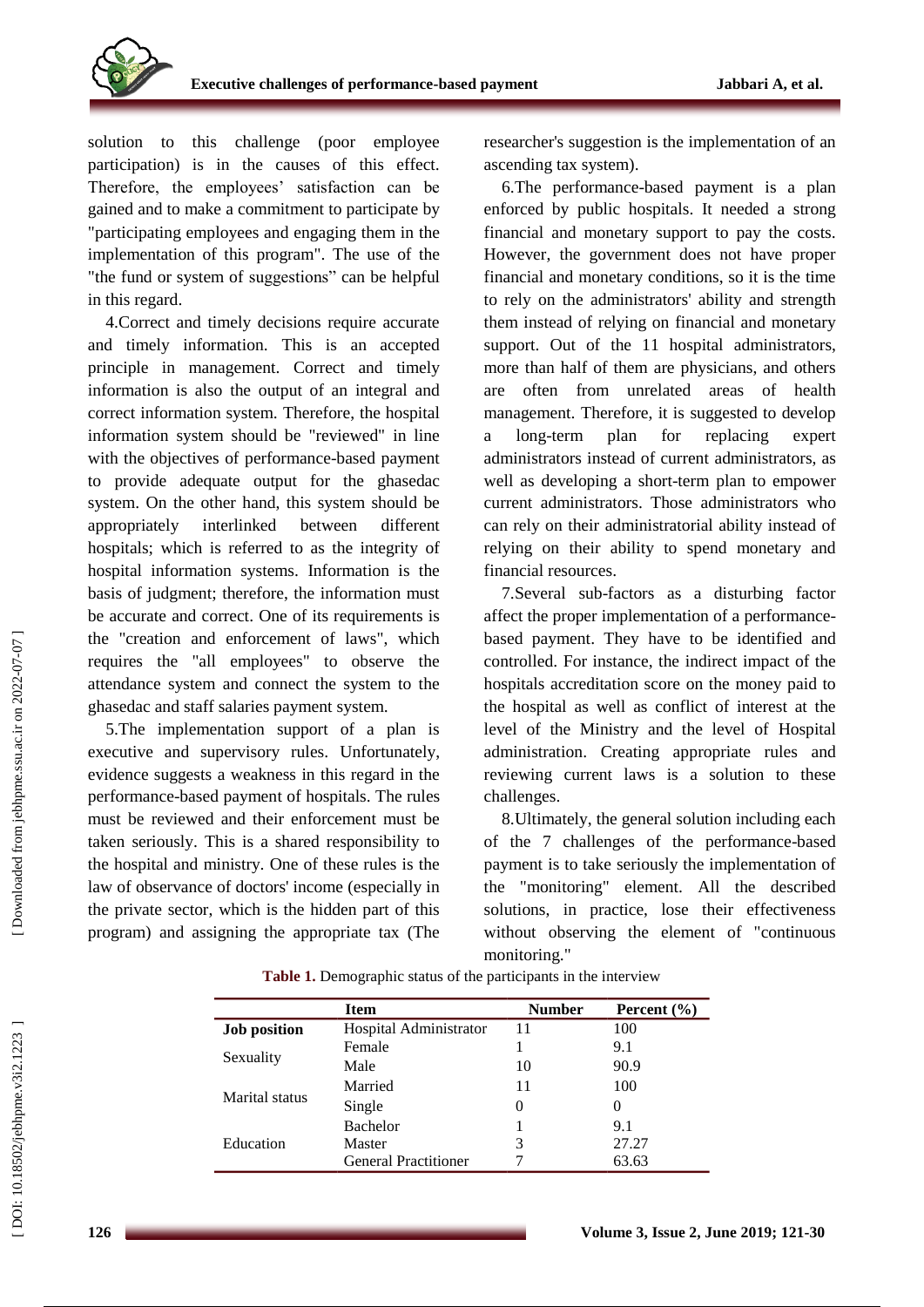



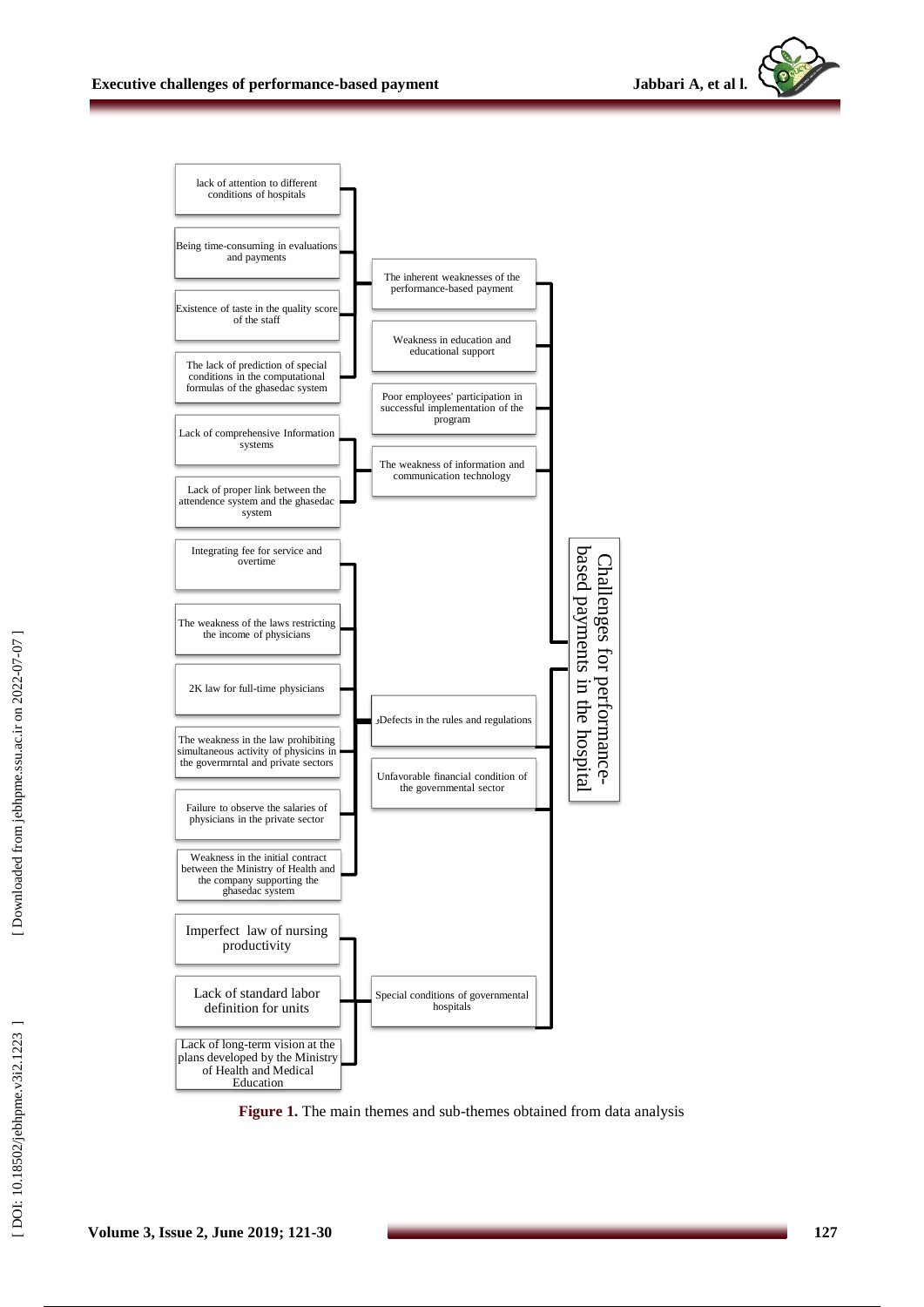

#### **Discussion**

In this study, seven challenges were identified, including the weakness of the performance -based payment project, weakness in education and educational support, low employee participation, weakness of information and communication technology, weakness of laws and regulations, unfavorable economic conditions of the public sector, and special conditions governing public hospitals.

A study in 2006, in Canada, has identified the challenges of the performance -based payment in hospitals and stated challenges , such as the lack of a clear evaluation system with clear objectives and weaknesses educating employee s (20). The present study has explicitly identified the education weakness as a fundamental challenge. The plan, which its main beneficiaries are employees, need the support and participation of employees, and this depends on their adequate education.

Armstrong stated that the unfair rating is a challenge in implementing a performance -based payment and it leads to an incorrect assessment of employees' performance, and this can also be detrimental to employees' morale (22). Moreover, it can affect successful implementation of the plan. This issue overlaps with what has been described in the study titled "Existence of taste in the quality score of staff".

The successful implementation of a plan to expand the performance -based payment in hospitals undoubtedly requires active and intense employees' participation. Poor employees' participation may be due to the fact that they think of a new plan as a threat to themselves, which leads to resistance and lack of participation. This is where the importance and role of the Hospital administration is determined in order to educate the employees. Administrators do not spend time talking with the staff and justify them which is the result of a study conducted in Canada (20). Poor employees' participation can also be due to delays in paying their salaries, as well as differences in payments to different groups in the hospital. This delay, and this difference, weaken the motivation of the employees and reduce their participation.

Developing motivational criteria and linking these criteria with employees' payment is an important factor in successful implementation and engagement of active employees, as identified in the study by Kondo et al., conducted in 2016 in the United States. This result is consistent with the findings of the present study, referring to employees' participation as a challenge to the successful implementation of a performance -based payment in hospitals, and provided creating motivational criteria as a solution of the challenge (23).

An operational plan, no matter how perfect it is, if it fails to carry out the necessary monitoring, it will exit its desired path, like the performancebased payment . The simultaneous activity of physicians in public and private sectors, the lack of compliance with the attendance system by physicians, and the weakness in the observation of the income of physicians in the private sector identified in the present study as challenges to the performance -based payment, can be controlled with proper supervision. Eldridge and Palmer, in their study in Canadian healthcare system, has emphasized monitoring as a necessary and essential requirement for the successful implementation of the performance -based payment (24).

Given the economic difficulties in public hospitals, as well as the special conditions governing public hospitals, which are often the result of notification instructions, and hospitals have to follow them, including the law of nursing efficiency and the law of 2K for full time physicians, regardless of their funding, unfortunately, it seems unlikely that public hospitals will have difficulty implementing a successful performance -based payment .

#### **Conclusion**

It can be admitted that performance -based payment is a fair and equitable method of payment, and if implemented correctly, it can lead to improvements in quantitative and qualitative indicators related to employees' performance. Correct implementation requires identifying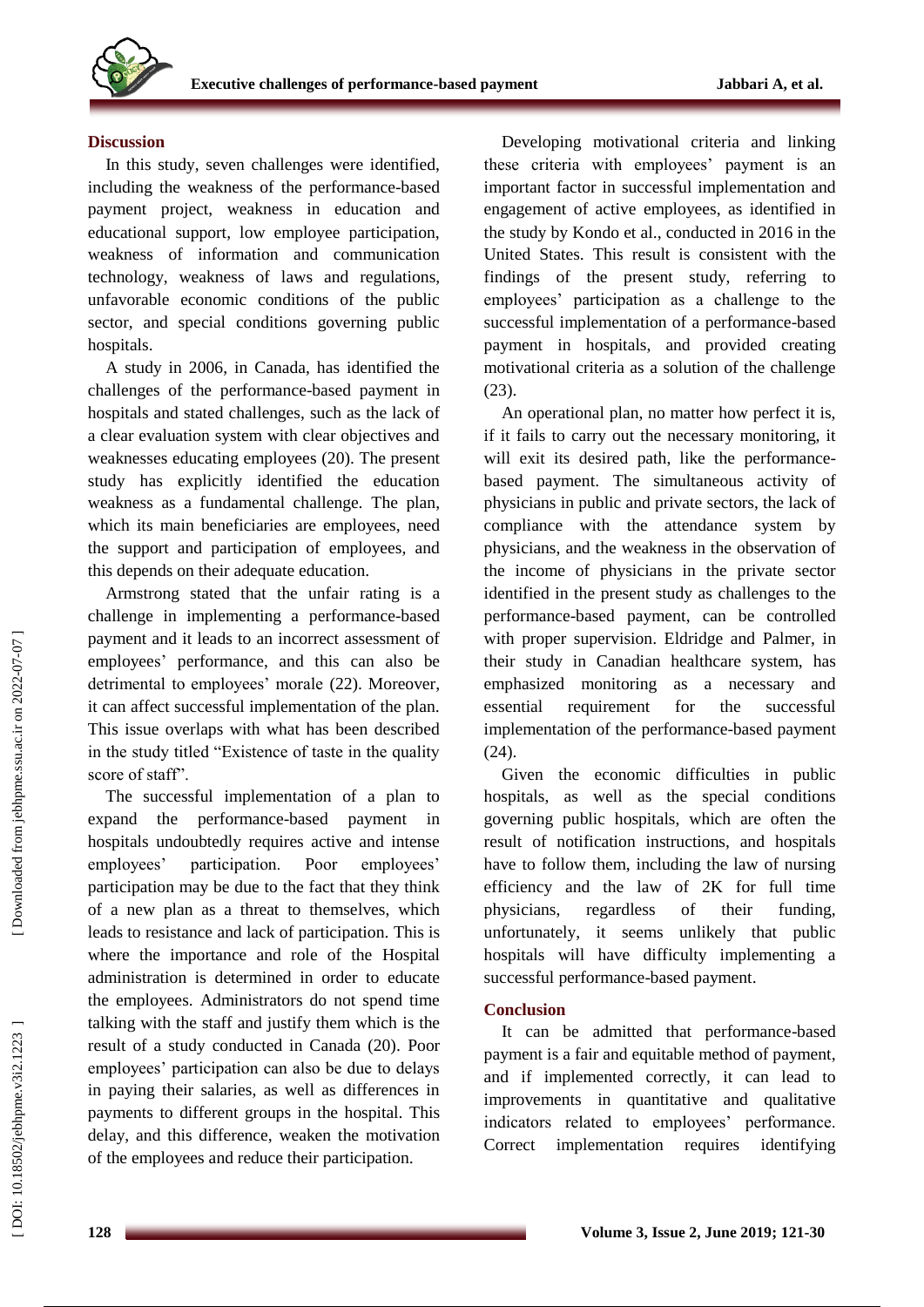challenges and obstacles and then corrective actions. This study was able to identify and present some of the operational challenges of the performance -based payment from the viewpoint of hospital administrators. The next step requires the attention and action of policy makers and executives of the performance -based payment to use the results of this study and similar studies that will be carried out and presented in the future to improve and correct the plan. Given the challenges presented in this study, this issue requires inter -organizational action (within the hospital), by hospital administrators, as well as intra -organizational action (at the Ministry level) by policy makers and top administrators of the health system.

#### **Acknowledgment**

#### **References**

- 1.Raeisi P, Alikhani M, Mobinizadeh MR. Fee for Service (FFS) payment on the basis of performance in Hasheminejad Hospital, Tehran. journal of healthcare management 2010; 2(1): 27 -36. [in persian]
- 2 .Jahani F, Farazi A, Rafeei M, Jadidi R, Anbari Z. Job satisfaction and its related factors among hospital staff in Arak in 2009. Arak Medical University Journal 2010;13(1):32 -9. [in persian]
- 3 .Najafi S, Ahmadi F, Mohammad J, Bagheri M, Asgari M. Job satisfaction of nurses in Shaheed Beheshti Hospital. Shahid Beheshti Journal of Nursing and Midwifery 2005; 51(15):50 -8. [in persian]
- 4 .Tavkoli MR, Karimi S, Javadi M, Jabari AR. The Survey weaknesses performance Based Scheme (New Guidelines fee for Service Design) in Selected Teaching Hospitals of Isfahan 2014. Journal of Healthcare Management 2016; 6 (4) : 13. [in persian]
- 5 .Jannati A. Kabiri N. Asghari Jafarabadi M. Pourasghari B, Baya B. Surveying imapct of performance based payment on efficiency of clinical laboratory of teaching hospital of Imam Reza in Tabriz Journal of Hospital 2015; 14 (1): 51 -62. [in persian]

The authors would like to thank all advisors, colleagues and also Vice Chancellor for Research of Isfahan University of Medical Sciences for the financial and moral support. The number of study project was 396423.

#### **Conflicts of interest**

The authors declare that they have no conflict of interests.

#### **Authors' contribution**

Jabbari A and Shaarbafchi zadeh N designed the research; Maddahian B conducted the research, Jabbari A and Shaarbafchi zadeh N revised the article and supervised the research. Maddahian B analyzed the data, Maddahian B wrote the article. All authors read and approved the final manuscript.

- 6 .Roberts M, Hsiao W, Berman P, Reich M. Getting health reform right: a guide to improving performance and equity. New York: Oxford University Press; 2003. P: 191 -211.
- 7 .Witter S, Ensor T, Jowett M, Thompson R. Health Economics for Developing Countries: A Practical Guide. New York: Mcmillan education; 2002. p. 181.
- 8 .Ebadifard Azar F, Badloo M, Rezaei E. Examining the relationship between Payment based on new manegerial approachfor hospital administration, Expectancy theory and job satisfaction in selected hospital staff of Tehran university of medical sciences in 2013. Hospital 2015; 13 (4): 123 -32. [in persian]
- 9 .Movahedi M. Pay -per -performance model with an emphasis on socio -cultural characteristics of Iran (Case study: the staff of universities in Tehran city). Tehran: Allameh Tabatabai University; 2012. [in persian]
- 10 . Milkovich GT, Newman JM. Compensation. 9th ed. New York: McGraw -Hill Irwin; 2008. P: 307 -415.
- 11 . Philippine Institute for Development Studies. Financing Reform: Issues and Updates Development Research News. 1998;98(6).